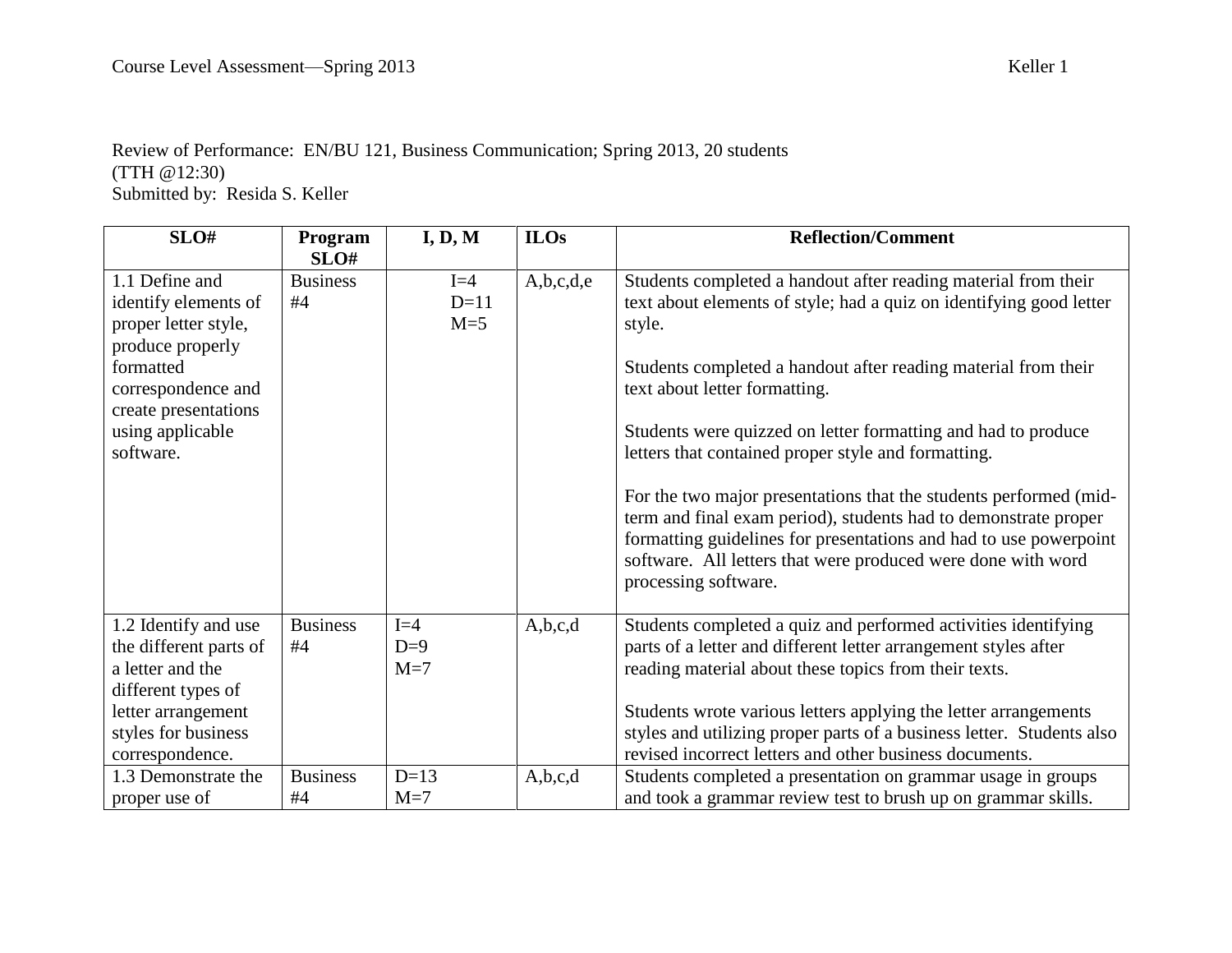grammar, mechanics, syntax in business correspondence and be able to utilize

| All letters and presentations were peer edited and revised for                                                |
|---------------------------------------------------------------------------------------------------------------|
| grammatical correctness and were assesses on this also.                                                       |
| Letters were produced using word processing software and use of<br>spell and grammar checker were encouraged. |
|                                                                                                               |
|                                                                                                               |

| appropriate software  |                 |        |           | spell and grammar checker were encouraged.                           |
|-----------------------|-----------------|--------|-----------|----------------------------------------------------------------------|
| in revision and       |                 |        |           |                                                                      |
| editing.              |                 |        |           |                                                                      |
| 2.1 Utilize           | <b>Business</b> |        | A,b,c,d,e | Students were required to perform mock telephone conversations       |
| appropriate           | #4              | $D=8$  |           | for different scenarios to demonstrate proper telephone etiquette    |
| telephone             |                 | $M=12$ |           | skills.                                                              |
| communication skills  |                 |        |           |                                                                      |
| including answering   |                 |        |           | Students completed quizzes, activities and worksheets on             |
| calls, making calls,  |                 |        |           | telephone usage, message taking and creating messages for            |
| taking messages,      |                 |        |           | office/business devices; had to demonstrate problem-solving          |
| handling problems,    |                 |        |           | skills when facing different telephone scenarios.                    |
| recording messages    |                 |        |           |                                                                      |
| for voicemail and     |                 |        |           |                                                                      |
| answering devices.    |                 |        |           |                                                                      |
| 2.2 Respond and       | <b>Business</b> |        | A,b,c,d   | Students had to respond to and send in to instructor and peers       |
| reply to business     | #4              | $D=11$ |           | three emails for three different situations, utilizing proper email  |
| email                 |                 | $M=9$  |           | etiquette.                                                           |
| communications        |                 |        |           |                                                                      |
| following established |                 |        |           | Students completed quiz and worksheet on proper email etiquette      |
| etiquette for email.  |                 |        |           | and did research/surveys to identify email problems among            |
|                       |                 |        |           | students, faculty and staff.                                         |
|                       |                 |        |           |                                                                      |
| 2.3 Demonstrate       | <b>Business</b> | $D=10$ | A,b,c,d,e | Students had to go through the entire employment process from        |
| appropriate           | #4              | $M=10$ |           | the initial job search, creating resumes and letters of application, |
| communication skills  |                 |        |           | applying for a job, performing in two mock interviews where they     |
| for employment        |                 |        |           | were the interviewer in one and the interviewee in the other,        |
| including             |                 |        |           | filling out applications, and following up on the interview.         |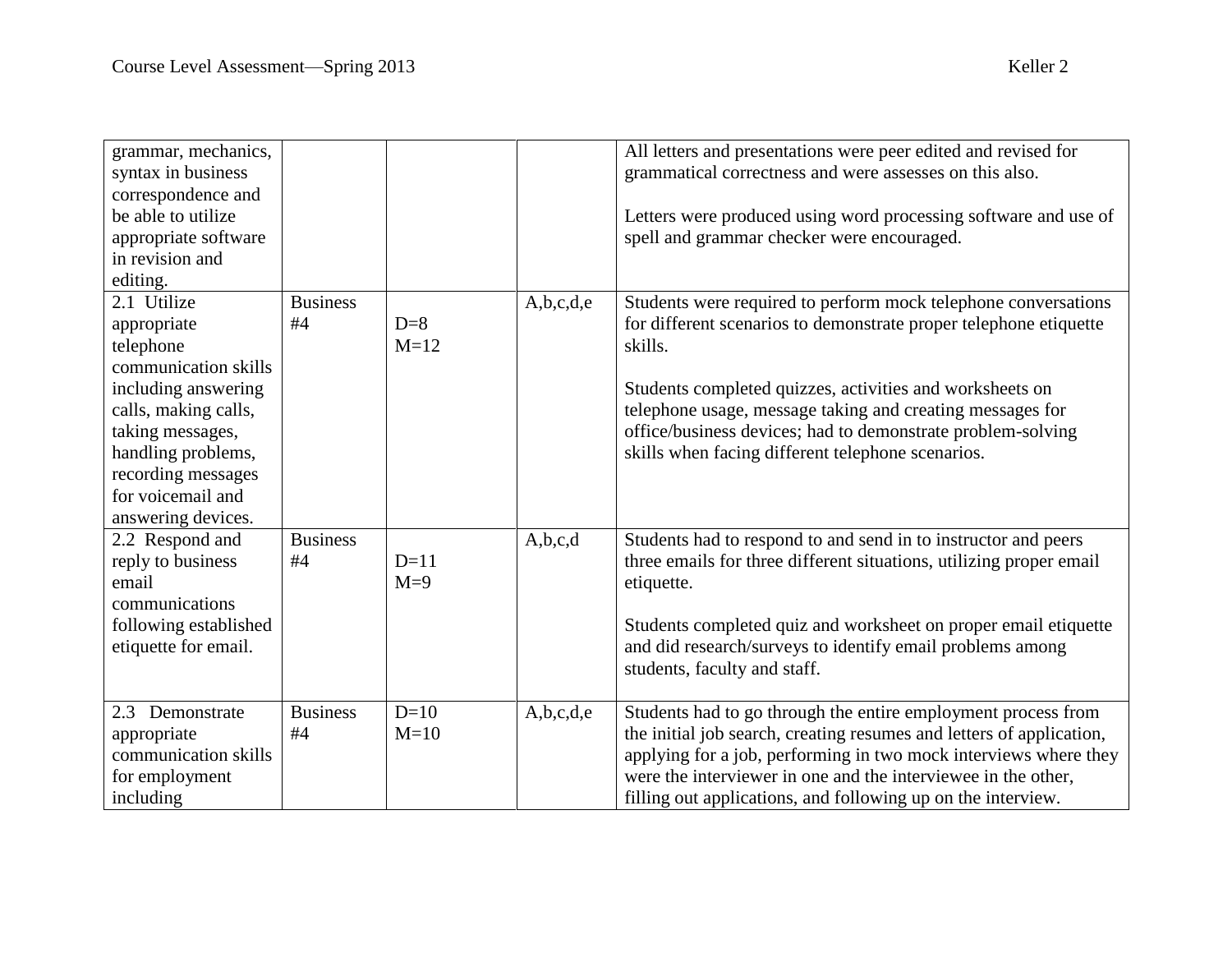| interviewing, filling<br>out job applications,<br>creating resumes,<br>application letters,<br>and other<br>employment<br>correspondence for<br>various business<br>settings within<br>specified<br>intercultural<br>situations. |                       |                 |           | Students interviews were videotaped and then viewed; a self-<br>critique and a plan for improvement in interviewing was created<br>by each student for future reference.<br>Students watched a video on appropriate interviewing skills and<br>cultural differences in communicating with people from different<br>places.<br>Discussion and quiz on appropriate behaviors in the employment<br>process and gender/cultural communication differences. |
|----------------------------------------------------------------------------------------------------------------------------------------------------------------------------------------------------------------------------------|-----------------------|-----------------|-----------|--------------------------------------------------------------------------------------------------------------------------------------------------------------------------------------------------------------------------------------------------------------------------------------------------------------------------------------------------------------------------------------------------------------------------------------------------------|
| 2.4 Produce<br>appropriate minutes<br>from meetings, write<br>memos and respond<br>to formal requests<br>and inquiries as<br>appropriate for a<br>variety of<br>situations/scenarios.                                            | <b>Business</b><br>#4 | $D=9$<br>$M=11$ | A,b,c,d,e | Students compiled memos and minutes as both part of a mock<br>committee and individually as assignments.<br>Students submitted formal request and inquiry letters for various<br>situations; students did a presentation on appropriate writing of<br>such letters.                                                                                                                                                                                    |
| 2.5 Give formal<br>presentations of<br>reports, proposals<br>and/or business plans<br>using visual aids and<br>applicable software                                                                                               | <b>Business</b><br>#4 | $D=8$<br>$M=12$ | A,b,c,d,e | Students completed two formal reports for the semester: a<br>proposal and a business plan and were required to follow<br>appropriate report formatting and guidelines and were required to<br>perform in presentations for the two reports.<br>Usage of visual aids and powerpoint presentation was a required<br>part of the presentations.                                                                                                           |
| 2.6 Demonstrate and<br>utilize persuasive                                                                                                                                                                                        | <b>Business</b><br>#4 | $D=9$<br>$M=11$ | A,b,c,d,e | Students completed a handout after reading material from their<br>text about sales, public relations and news releases.                                                                                                                                                                                                                                                                                                                                |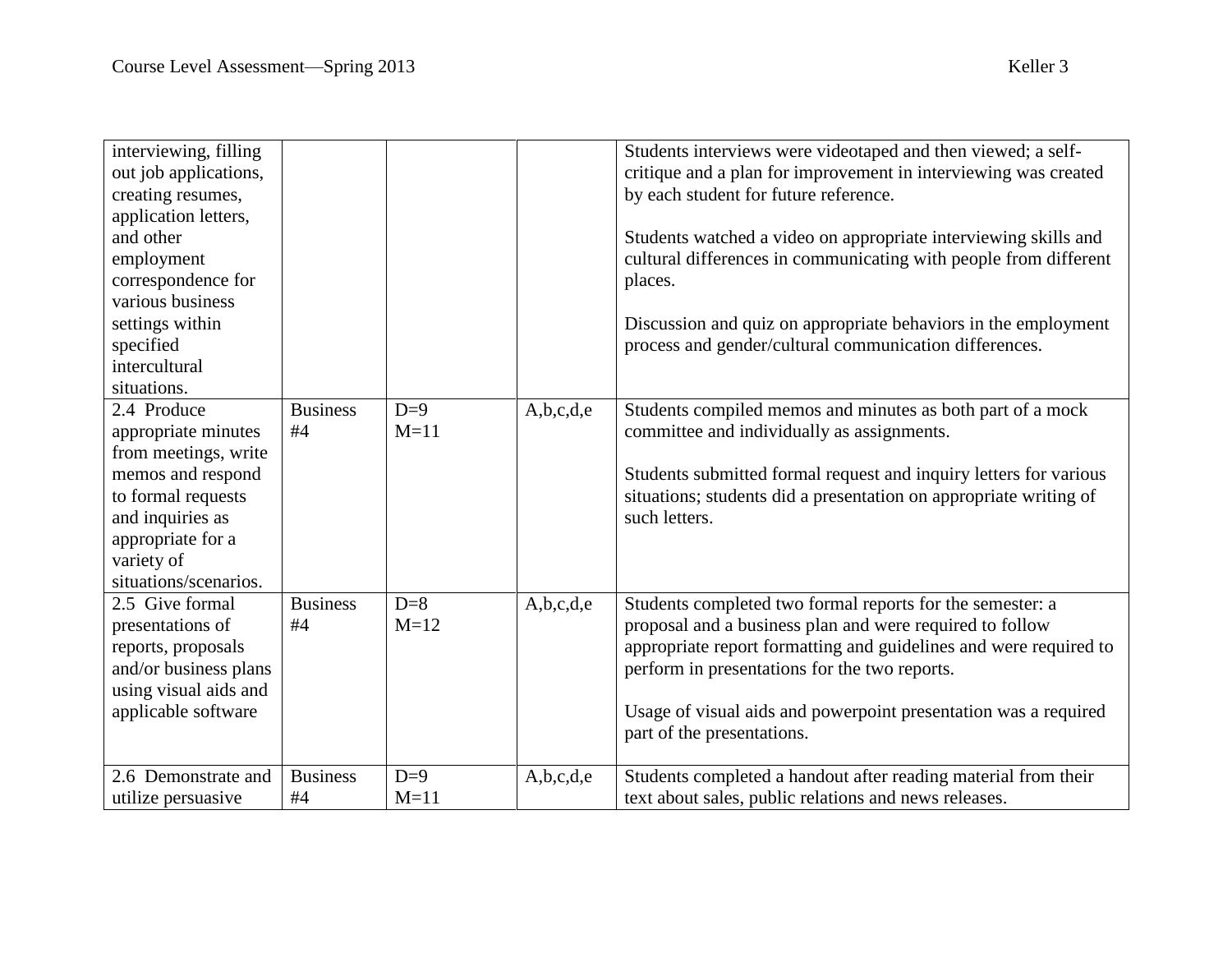| communication as      |  |                                                               |
|-----------------------|--|---------------------------------------------------------------|
| appropriate for       |  | Students submitted complete letters for various situations    |
| advertising, public   |  | demonstrating their ability to be persuasive in their sales   |
| relations and news    |  | communications and informative in their public/news releases; |
| releases within       |  |                                                               |
| specific business and |  | Students had to 'sell' their business plan idea in a formal   |
| intercultural         |  | presentation to 'investors' as their final exam presentation. |
| situations.           |  |                                                               |
|                       |  |                                                               |

**Additional observations:** Group work is an essential part of this class—lots of students mentioned that they did not like to work in groups as some were shouldering most of the work—a handful of students lost a considerable number of points in class due to lack of participation in their group work. The final group project (business plan) was more successful as students were provided a group work rubric that provided clear guidelines on how they were to perform and how they were to be graded; grading their peers and providing an evaluation of their performance in the group activities (and knowing that their grade will be based on their participation and their peers' evaluations) helped ensure active participation by all group members.

**Special comments:** Grade distribution: A=5; B=6; C=5; D=3; F=1

**Recommendations:** A good grasp of business concepts and language and the ability to express yourself is essential to the success of students in this class as there is a good amount of communicating done during lectures, group work, pair work and individual work.

## **Institution Learning Outcomes: (see fourth column above)**

COM-FSM graduates will demonstrate that they can:

- \_\_\_\_\_a. communicate effectively
- $\Box$ b. employ critical thinking  $[&$  problem solving
- \_\_\_\_\_c. possess specific knowledge and skills in a major discipline or professional program of study
- \_\_\_\_\_d. take responsibility and develop skills for learning
- \_\_\_\_\_e. interact responsibly with people, cultures, and their environment